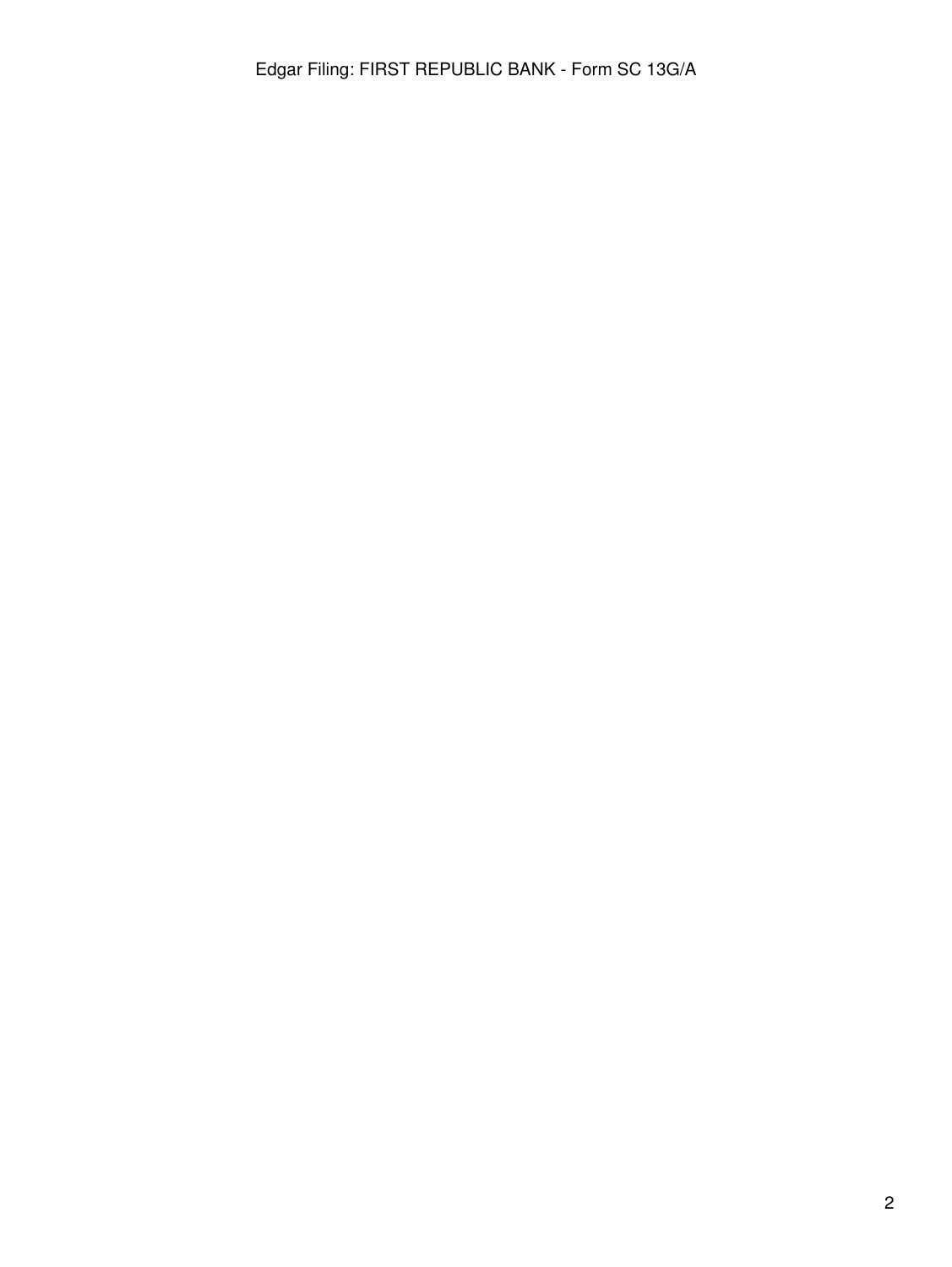# Cusip No. 33616C100

| $\mathbf{1}$                                             | <b>NAMES OF REPORTING PERSONS</b><br>I.R.S. IDENTIFICATION NO. OF ABOVE PERSONS (ENTITIES ONLY):                                           |                                 |              |
|----------------------------------------------------------|--------------------------------------------------------------------------------------------------------------------------------------------|---------------------------------|--------------|
|                                                          | <b>Standard Life Investments Ltd</b>                                                                                                       |                                 |              |
| $\overline{2}$                                           | CHECK THE APPROPRIATE BOX IF A MEMBER OF A GROUP (SEE<br><b>INSTRUCTIONS</b> )                                                             | $(a)$ []                        |              |
| 3                                                        | (b) [X]<br><b>SEC USE ONLY</b>                                                                                                             |                                 |              |
| $\overline{4}$                                           | CITIZENSHIP OR PLACE OF ORGANIZATION                                                                                                       | United Kingdom                  |              |
|                                                          | 5                                                                                                                                          | <b>SOLE VOTING POWER</b>        | 7,687,281    |
| <b>NUMBER OF</b><br><b>SHARES</b><br><b>BENEFICIALLY</b> | 6                                                                                                                                          | <b>SHARED VOTING POWER</b>      | $\mathbf{0}$ |
| <b>OWNED BY</b><br><b>EACH</b>                           | $\overline{7}$                                                                                                                             | <b>SOLE DISPOSITIVE POWER</b>   | 7,687,281    |
| <b>REPORTING</b><br>PERSON WITH                          | 8                                                                                                                                          | <b>SHARED DISPOSITIVE POWER</b> | $\mathbf{0}$ |
| 9                                                        | AGGREGATE AMOUNT BENEFICIALLY<br><b>OWNED BY EACH REPORTING PERSON</b>                                                                     | 7,687,281                       |              |
| 10                                                       | CHECK BOX IF THE AGGREGATE AMOUNT IN ROW<br>(9) EXCLUDES CERTAIN SHARES (SEE<br>$\begin{bmatrix} 1 \end{bmatrix}$<br><b>INSTRUCTIONS</b> ) |                                 |              |
| 11                                                       | PERCENT OF CLASS REPRESENTED BY                                                                                                            |                                 |              |
| 12                                                       | <b>AMOUNT IN ROW 9</b><br>5.39%*<br>TYPE OF REPORTING PERSON (SEE INSTRUCTIONS)<br>IA                                                      |                                 |              |

\* Based on 142,578,691 Shares outstanding as of October 31, 2015, as reported in the Issuer's 10-Q filed with the Federal Deposit Insurance Corporation on November 4, 2015.

2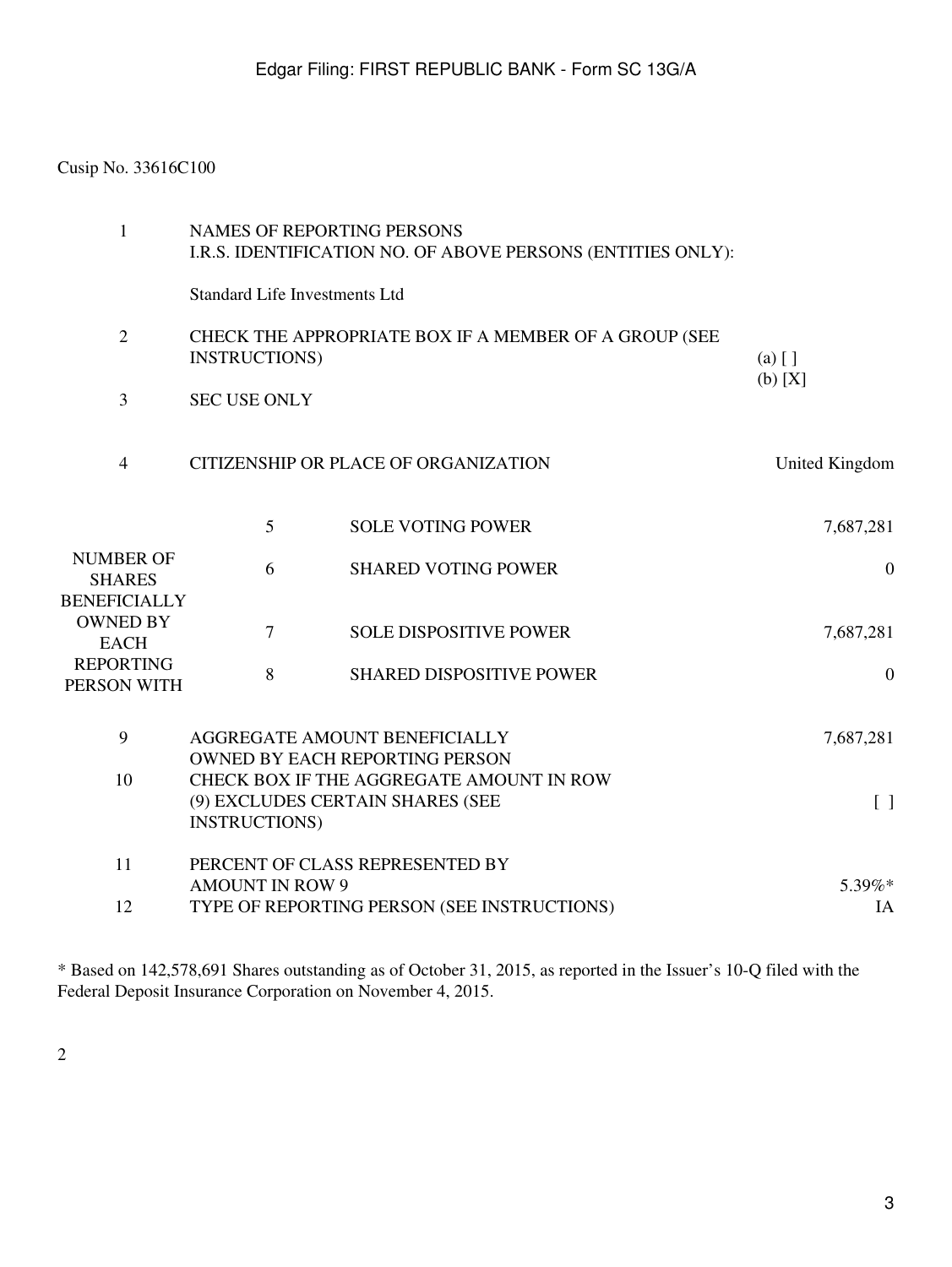### Cusip No. 33616C100

-

-

-

-

-

-

-

#### ITEM 1(a) NAME OF ISSUER:

First Republic Bank

### ITEM 1(b) ADDRESS OF ISSUER'S PRINCIPAL EXECUTIVE OFFICES:

111 Pine Street, 2nd Floor, San Francisco, CA, 94111

#### ITEM 2(a) NAME OF PERSON FILING:

This statement is being filed by Standard Life Investments Ltd. ("Standard").

ITEM 2(b) ADDRESS OF PRINCIPAL BUSINESS OFFICE:

One George Street Edinburgh EH2 2LL, United Kingdom

#### ITEM 2(c) CITIZENSHIP:

United Kingdom

#### ITEM 2(d) TITLE OF CLASS OF SECURITIES:

Common Stock

#### ITEM 2(e) CUSIP NUMBER:

33616C100

ITEM 3 - If this statement is filed pursuant to §§ 240.13d-1(b) or 240.13d-2(b) or (c), check whether the person filing is a:

| (a) | [ ] Broker or dealer registered under section 15 of the Act (15 U.S.C.            |
|-----|-----------------------------------------------------------------------------------|
|     | 78o):                                                                             |
| (b) | [ ] Bank as defined in section $3(a)(6)$ of the Act (15 U.S.C. 78c);              |
| (c) | Insurance company as defined in section $3(a)(19)$ of the Act (15<br>$\mathbf{1}$ |
|     | $U.S.C. 78c$ ;                                                                    |
| (d) | [] Investment company registered under section 8 of the Investment                |
|     | Company Act of 1940 (15 U.S.C. 80a-8);                                            |
| (e) | [ ] An investment adviser in accordance with § 240.13d-1(b)(1)(ii)(E);            |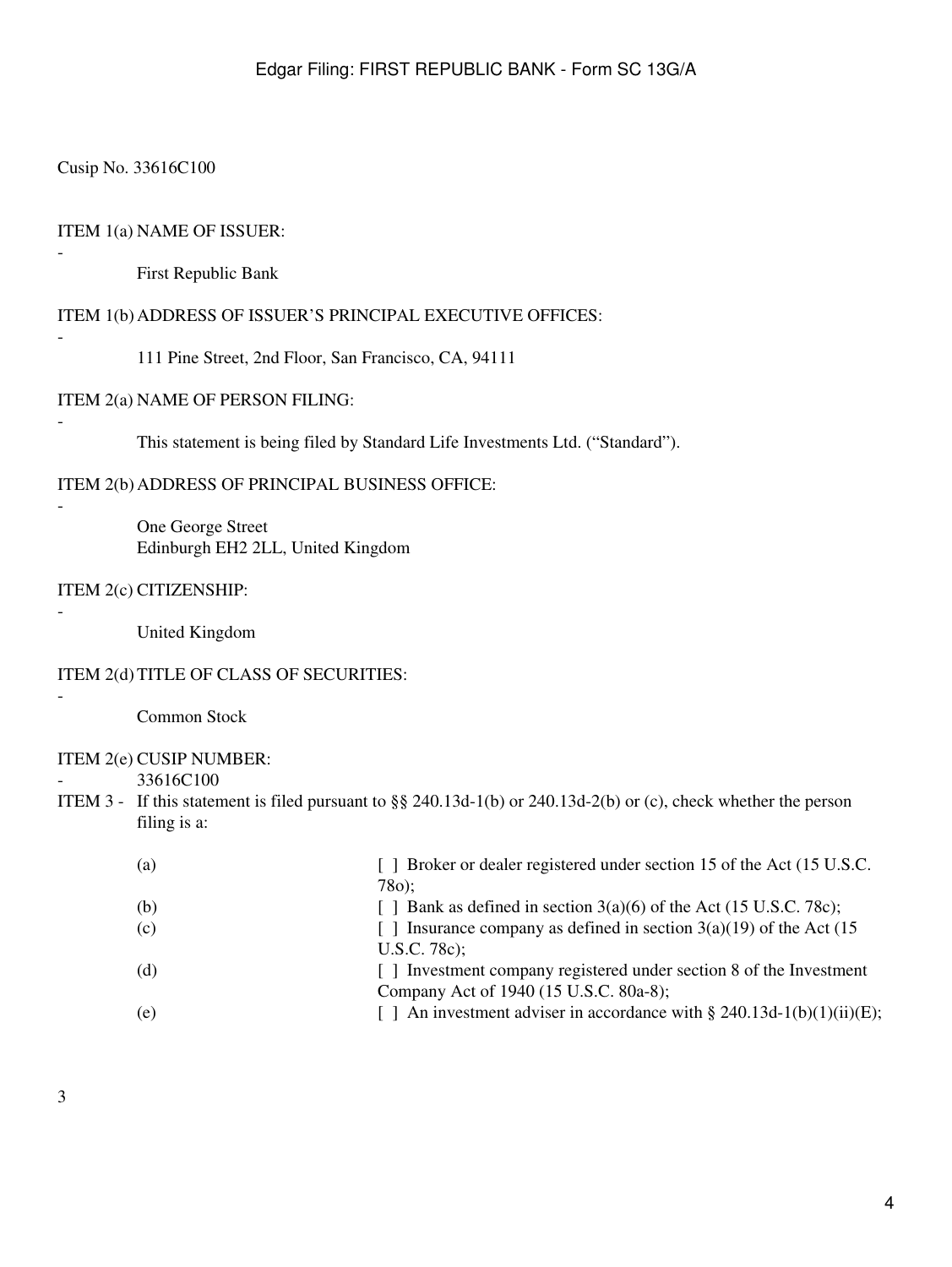Cusip No. 33616C100

| (f) | An employee benefit plan or endowment fund in accordance with                  |
|-----|--------------------------------------------------------------------------------|
|     | $\S$ 240.13d-1(b)(1)(ii)(F);                                                   |
| (g) | [ ] A parent holding company or control person in accordance with              |
|     | $§240.13d-1(b)(1)(ii)(G);$                                                     |
| (h) | $\lceil$   A savings association as defined in Section 3(b) of the Federal     |
|     | Deposit Insurance Act (12 U.S.C. 1813);                                        |
| (i) | $\lceil$   A church plan that is excluded from the definition of an investment |
|     | company under section $3(c)(14)$ of the Investment Company Act of 1940         |
|     | $(15 \text{ U.S.C. } 80a-3);$                                                  |
| (j) | [X] A non-U.S. institution in accordance with $\S 240.13d-1(b)(1)(ii)(J);$     |
| (k) | [ ] Group, in accordance with § 240.13d-1(b)(1)(ii)(K).                        |
|     | If filing as a non-U.S. institution in accordance with                         |
|     | § 240.13d-1(b)(1)(ii)(J), please specify the type of institution: Investment   |
|     | Adviser.                                                                       |

### ITEM 4 - OWNERSHIP:

The information set forth in Rows 5 through 11 of the cover page to this Schedule 13G is incorporated herein by reference.

The securities reported pursuant to this filing are held in funds and accounts advised by Reporting Person and its affiliates.

# ITEM 5 - OWNERSHIP OF FIVE PERCENT OR LESS OF A CLASS:

If this statement is being filed to report the fact that as of the date hereof the reporting person has ceased to be the beneficial owner of more than five percent of the class of securities, check the following [ ].

### ITEM 6 - OWNERSHIP OF MORE THAN FIVE PERCENT ON BEHALF OF ANOTHER PERSON:

Not Applicable

# ITEM 7 - IDENTIFICATION AND CLASSIFICATION OF THE SUBSIDIARY WHICH ACQUIRED THE SECURITY BEING REPORTED ON BY THE PARENT COMPANY:

Not Applicable

# ITEM 8 - IDENTIFICATION AND CLASSIFICATION OF MEMBERS OF THE GROUP:

Not Applicable

# ITEM 9 - NOTICE OF DISSOLUTION OF GROUP:

Not Applicable

# ITEM 10 - CERTIFICATION: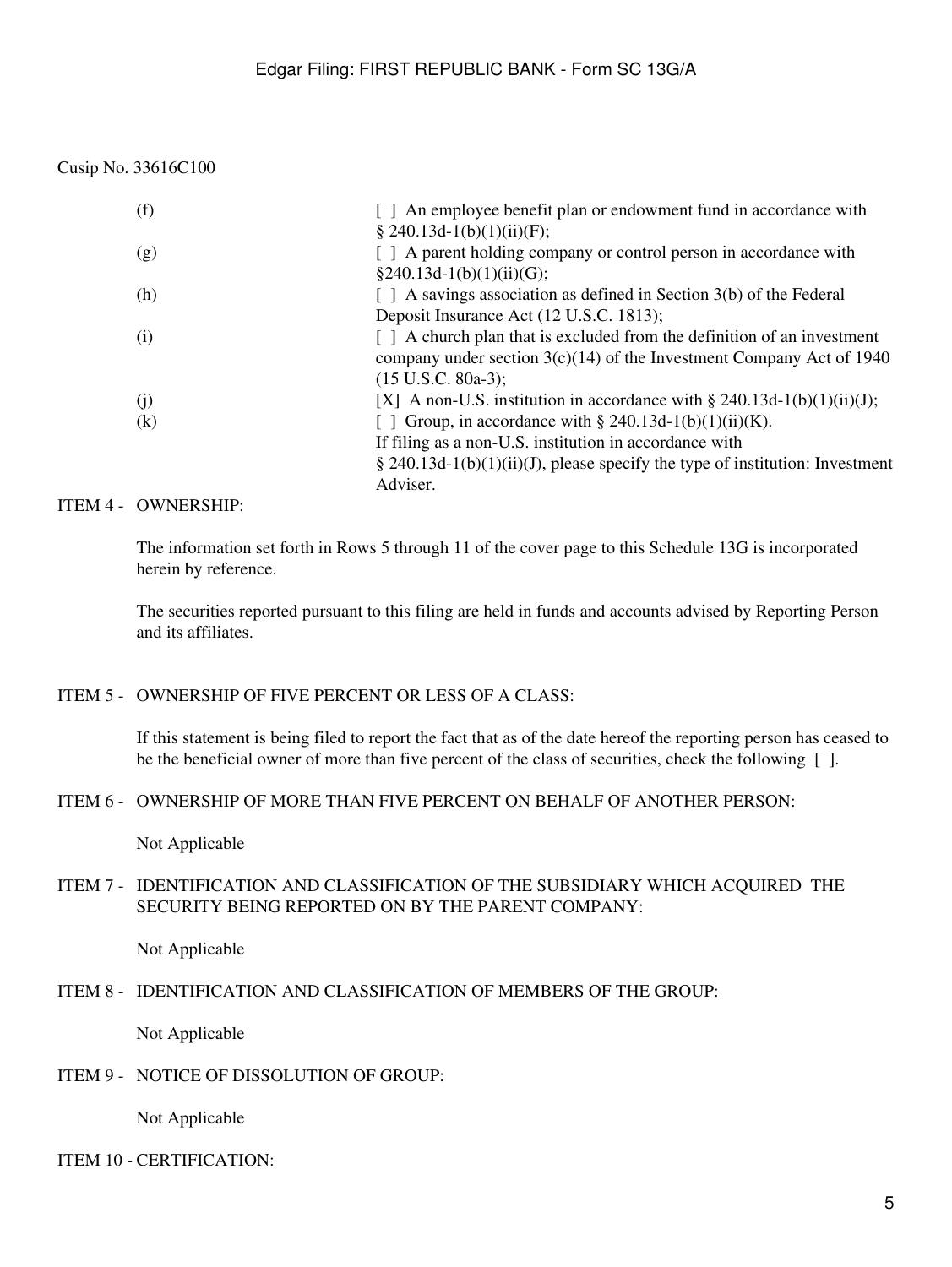### Edgar Filing: FIRST REPUBLIC BANK - Form SC 13G/A

By signing below I certify that, to the best of my knowledge and belief, the securities referred to above were acquired and are held in the ordinary course of business and were not acquired and are not held for the purpose of or with the effect of changing or influencing the control of the issuer of the securities and were not acquired and are not held in connection with or as a participant in any transaction having that purpose or effect.